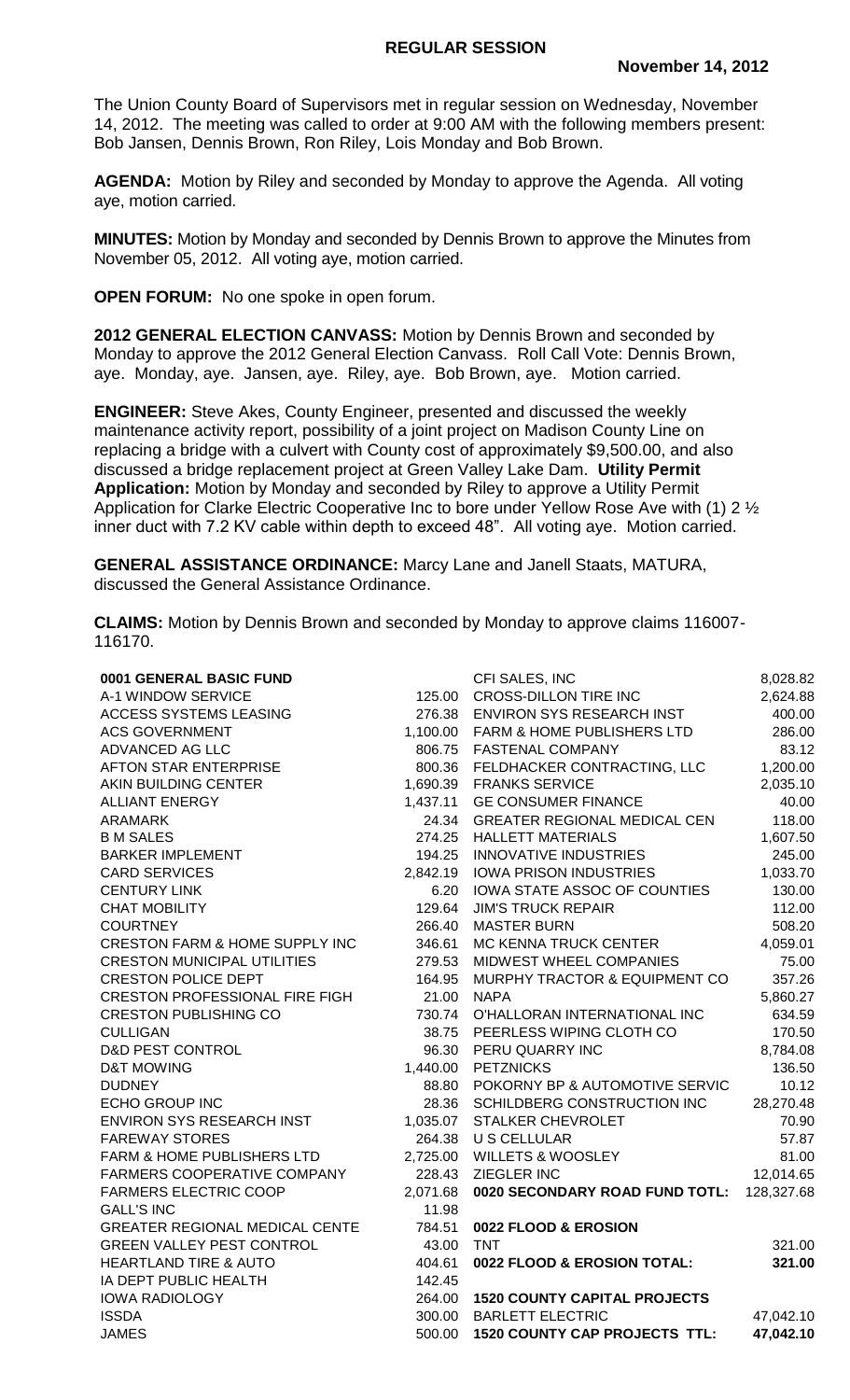| <b>JANSEN</b>                   | 81.82     |                                         |            |
|---------------------------------|-----------|-----------------------------------------|------------|
| KELTEK INCORPORATED             | 5,911.59  | 2000 DEBT SERVICE FUND                  |            |
| <b>KOCH BROTHERS</b>            | 155.00    | <b>BANKERS TRUST COMPANY</b>            | 28,827.50  |
| LES NELSON INVESTMENTS          | 582.00    | 2000 DEBT SERVICE FUND TOTAL:           | 28,827.50  |
| LUCAS COUNTY HEALTH CENTER      | 484.00    |                                         |            |
| <b>LUNDQUIST</b>                | 450.00    | <b>2020 COUNTY DEBT FUND</b>            |            |
| <b>MAIL SERVICES LLC</b>        | 331.67    | <b>BANKERS TRUST COMPANY</b>            | 140,742.50 |
| <b>MASTER CARD/ISSB</b>         | 112.03    | 2020 COUNTY DEBT FUND TOTAL:            | 140,742.50 |
| MASTERCARD/ISSB (IA ST SAV BAN  | 93.50     |                                         |            |
| <b>MEDICAP PHARMACY</b>         | 105.34    | <b>2030 LITIGATION DEBT FUND</b>        |            |
| <b>MILLER</b>                   | 77.00     | <b>BANKERS TRUST COMPANY</b>            | 2,687.50   |
| MMI SOUND CONTRACTING           | 202.50    | <b>2030 LITIGATION DEBT FUND TOTAL:</b> | 2,687.50   |
| <b>MULLIN</b>                   | 88.80     |                                         |            |
| OFFICE MACHINES COMPANY INC     | 99.04     | <b>4000 EMERGENCY MANAGEMENT FD</b>     |            |
| O'REILLY AUTOMOTIVE INC         | 12.28     | <b>ENVIRON SYS RESEARCH INST</b>        | 400.00     |
| POKORNY BP & AUTOMOTIVE SERVIC  | 250.00    | <b>4000 EMERG MANAGEMENT FD TTL:</b>    | 400.00     |
| POLK COUNTY TREASURER           | 50.00     |                                         |            |
| PRAIRIE SOLID WASTE AGENCY      | 77.40     | <b>4003 EMPOWERMENT</b>                 |            |
| <b>QUALITY GLASS</b>            | 508.80    | <b>CREATIVE BEGINNINGS PRESCHOOL</b>    | 350.00     |
|                                 |           |                                         |            |
| RELIABLE OFFICE SUPPLIES        | 215.90    | <b>DISCOVERY KIDS PRESCHOOL</b>         | 410.00     |
| <b>RITZMAN</b>                  | 400.00    | EAST UNION EARLY CHILDHOOD              | 960.00     |
| SCHILDBERG CONSTRUCTION INC     | 964.37    | <b>GREATER REGIONAL MEDICAL</b>         | 1,201.44   |
| <b>SCHNEIDER</b>                | 18.45     | <b>MATURA ACTION CORP</b>               | 1,256.89   |
| SERVICE TECHS INC               | 21.00     | <b>SICKELS</b>                          | 1,666.67   |
| SHRED-IT USA - DES MOINES       | 50.00     | TRINITY PRESCHOOL                       | 463.00     |
| SOUTHERN IA RURAL WATER ASSOC   | 693.08    | <b>4003 EMPOWERMENT TOTAL:</b>          | 6,308.00   |
| SOUTHWESTERN COMMUNITY COLL     | 40.00     |                                         |            |
| <b>STATE MEDICAL EXAMINER</b>   | 1,677.00  | <b>4004 LAW ENFORCEMENT CENTER</b>      |            |
| SUPERIOR LAMP INC               | 161.78    | AKIN BUILDING CENTER                    | 11.03      |
| <b>SUPREME CLEANERS</b>         | 116.75    | <b>ALLIANT ENERGY</b>                   | 2,281.71   |
| <b>THATCHER</b>                 | 88.80     | AMERICAN HOME DESIGN CENTER             | 406.71     |
| TREASURER STATE OF IOWA         | 549.45    | <b>ARAMARK</b>                          | 31.16      |
| <b>U S CELLULAR</b>             | 149.30    | <b>B M SALES</b>                        | 500.20     |
| UNION COUNTY ENGINEER           | 697.65    | <b>COUNSEL OFFICE &amp; DOCUMENT</b>    | 9.39       |
| <b>US POST OFFICE</b>           | 144.00    | <b>CRESTON PUBLISHING CO</b>            | 47.26      |
| <b>WALKER</b>                   |           | 220.74 FIRST COMMUNICATIONS LLC         | 232.59     |
| WARD                            | 55.00     | <b>GREEN VALLEY PEST CONTROL</b>        | 35.00      |
| WASTE MGMT OF CRESTON           | 993.96    | HOTSY CLEANING SYSTEMS INC              | 237.15     |
| <b>WINDSTREAM</b>               | 1,803.77  | IA DEPT OF PUBLIC SAFETY                | 900.00     |
| <b>WINDSTREAM COMM. INC</b>     | 290.80    | <b>ILLOWA COMMUNICATIONS</b>            | 112.50     |
| YOUNG FENCING, INC              | 439.00    | MAINSTAY SYSTEMS INC                    | 982.00     |
| 0001 GENERAL BASIC FUND TOTAL:  | 41,447.00 | <b>MASTER CARD/ISSB</b>                 | 55.94      |
|                                 |           | MASTERCARD/ISSB IA ST SAV BK            | 46.85      |
| 0002 GENERAL SUPPLEMENTAL       |           | <b>NAPA</b>                             | 196.59     |
| <b>AFTON STAR ENTERPRISE</b>    | 331.88    | O'KEEFE ELEVATOR COMPANY INC            | 264.47     |
| CENTRAL IOWA DETENTION CTR      | 2,641.00  | <b>PETZNICKS</b>                        | 28.25      |
| <b>CRESTON PUBLISHING CO</b>    |           | SIRCHIE FINGER PRINT LABORATOR          | 72.11      |
|                                 | 370.58    |                                         |            |
| <b>HARVEY</b>                   | 412.00    | <b>WASTE MGMT OF CRESTON</b>            | 268.95     |
| HAWKEYE TRUCK EQUIPMENT         | 100.00    | <b>WINDSTREAM</b>                       | 694.59     |
| <b>PETZNICKS</b>                | 237.30    | <b>4004 LAW ENFORCEMENT CNTR TTL:</b>   | 7,414.45   |
| POLK CO AUDITOR                 | 430.00    |                                         |            |
| TYLER INSURANCE SERVICES INC    |           | 4,954.00 4100 COUNTY ASSESSMENT EXP     |            |
| YOUTH EMERGENCY SERV & SHELTER  | 2,845.65  | <b>CHAT MOBILITY</b>                    | 12.03      |
| 0002 GENERAL SUPPLEMENTAL       | 12,322.41 | <b>CREDIT BUREAU-ATLANTIC</b>           | 50.00      |
| <b>TOTAL:</b>                   |           |                                         |            |
|                                 |           | <b>FARM &amp; HOME PUBLISHERS LTD</b>   | 52.00      |
| 0010 MH-DD SERVICES FUND        |           | <b>HANER</b>                            | 475.66     |
| ADAMS COUNTY AUDITOR            | 4,115.08  | OFFICE MACHINES COMPANY INC             | 184.51     |
| <b>CROSSROADS MENTAL HLTH</b>   |           | 15,785.34 POLLARD                       | 193.10     |
| <b>KRAUSE</b>                   |           | 445.00 PREMIER PRINTER SUPPLIES LLC     | 171.09     |
| <b>NEW HORIZONS -</b>           | 1,075.00  | <b>SMITH</b>                            | 8.88       |
| <b>SWANSON</b>                  | 6.71      | <b>US POST OFFICE</b>                   | 20.00      |
| 0010 MH-DD SERVICES FUND TOTAL: |           | 21,427.13 VANGUARD APPRAISALS INC       | 400.00     |
|                                 |           | <b>WINDSTREAM</b>                       | 113.00     |
| 0011 RURAL SERVICES BASIC       |           | 4100 CO ASSESSMENT EXP TTL:             | 1,680.27   |
| AG SOURCE LABORATORIES          | 447.16    |                                         |            |
| <b>ALLIANT ENERGY</b>           | 35.10     | <b>4800 PROPERTY TAX AGENCY</b>         |            |
| <b>BANKERS LEASING CO</b>       | 40.66     | IA DEPT AG & LAND STEWARDSHIP           | 1,449.00   |
| <b>BUILT NETWORKS</b>           | 42.75     | <b>4800 PROPERTY TAX AGENCY TTL:</b>    | 1,449.00   |
| <b>CRESTON TRUE VALUE</b>       | 68.98     |                                         |            |
| FARM & HOME PUBLISHERS LTD      | 26.00     | <b>4960 SANITARY LANDFILL</b>           |            |
| <b>HUSBAND</b>                  | 245.31    | <b>BRIAN GAY CONSTRUCTION</b>           | 62,535.91  |
| MID COUNTRY MACHINERY, INC      | 7,000.00  | <b>CASEY'S GEN STORES INC</b>           | 102.08     |
| SERVICE TECHS INC               | 10.00     | <b>IMWCA</b>                            | 84.00      |